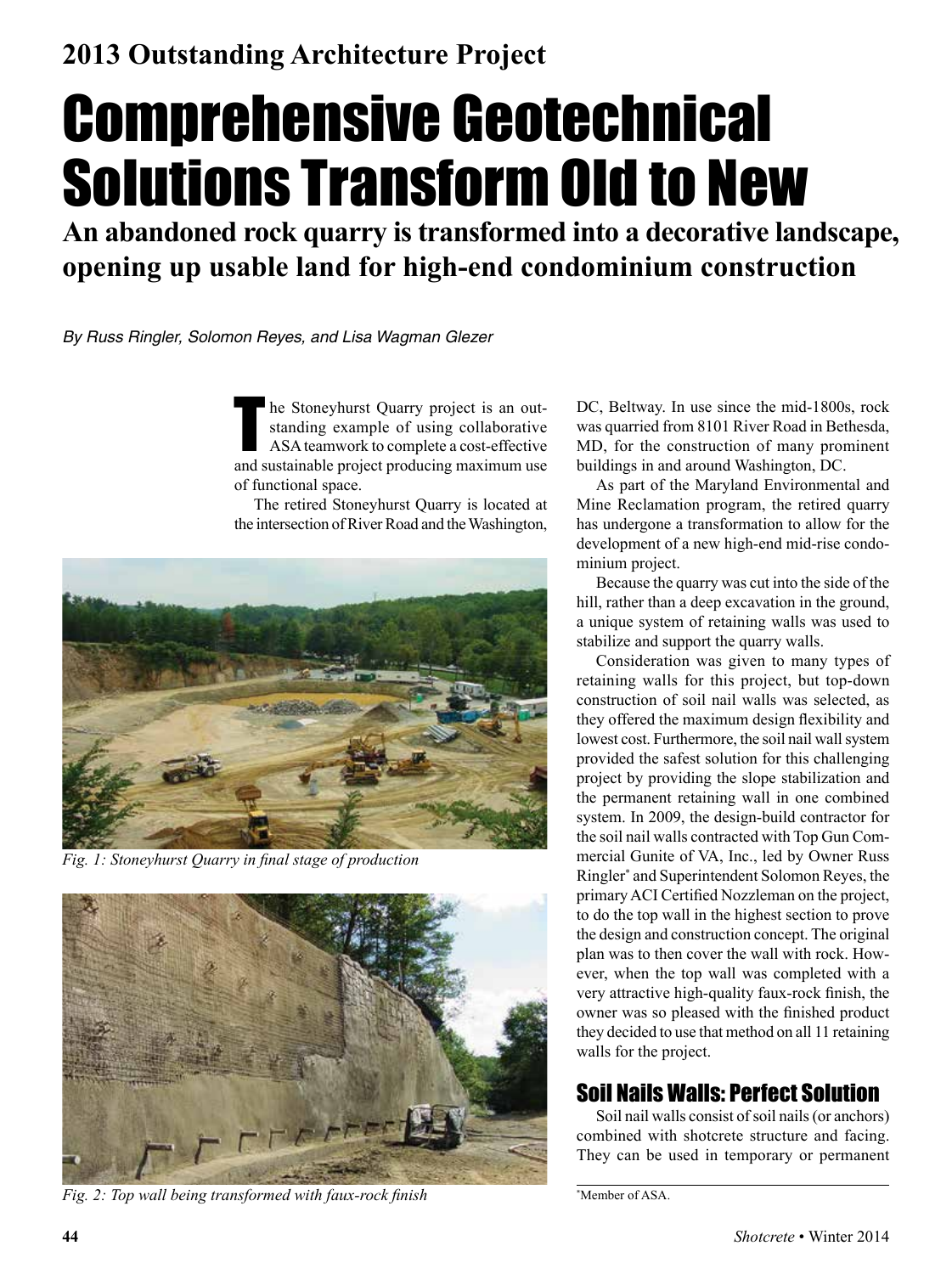applications, providing an excellent finished product while stabilizing hillsides with complex geotechnical issues. One without the other would provide subpar reinforcement, but together, they provided the best possible combination for strength and stability of deep-cut walls. Nicholas J. A. White,\* Engineer of Design, stated, "Prior experience with Ringler's team on many other challenging projects made his team the only one considered to be qualified and capable to take on a project of this magnitude and complexity."

Ringler's work on this project included all of the shotcrete work for the installation of approximately  $65,000$  ft<sup>2</sup> (6000 m<sup>2</sup>) of permanent soil nail retaining walls for the reclamation of the old rock quarry. Work included in the reclamation plan was the stabilization of the perimeter quarry wall faces, which were up to 75 ft (23 m) tall, while coordinating with the new site development plans.

The owner of the quarry, W. M. Rickman Construction Company LLC, used quarry soils to provide a series of access roads and work platforms at varying heights to reach each level as required to construct each element of the retaining walls.

The design and construction of the soil nail wall system was done by Wolverine Contracting, Frederick, MD. The technique was used to build a "top-down" retaining wall system. As soil nail walls are built from the top down, they provide temporary and permanent earth support in a single-wall system. There was not enough room on this project to over-excavate to build conventional cast-in-place walls. If conventional walls had been used, there would have been extensive sheeting and shoring required to provide safe conditions for wall construction. The soil nail wall system was a great success on this project, saving the owner a considerable amount of money when compared to other wall systems that were considered. The walls on this project were terraced, with each wall ranging from 10 ft (3 m) to more than 20 ft (6 m) tall when completed. The soil nailing process requires working in soils which will self-support over the short-term from 4 to 5 ft (1.2 to 1.5 m) tall. The residual soils, disintegrated rock, and bedrock at this site were a good fit for soil nailing.

The general method of construction was to start at the top of the top wall in a given area and make a 5 ft (1.5 m) deep excavation to the back face of the new wall. Then, soil nail anchors were drilled and grouted in the exposed face. The nails used on this project were epoxy-coated high-strength all-thread steel bars. The nails were grouted into 4 in. (100 mm) diameter holes drilled back 20 to 40 ft (6 to 12 m). The nails were typically installed at 5 ft (1.5 m) vertical and 6 ft (1.8 m) horizontal centers. Chimney drains were installed at 6 ft (1.8 m) on center to



*Fig. 3: Completing lowest level*



*Fig. 4: Access roads were built and drilling commenced, closely followed by nail grouting and wire mesh installation*



*Fig. 5: Soil nailing*

handle any seepage behind the shotcrete. Next, a layer of wire mesh was installed and a layer of dry-process shotcrete at least 4 in. (100 mm) thick was sprayed over the cut face. This layer of shotcrete is referred to as the temporary layer. Once testing of the soil nails was complete, the excavation was continued 5 ft (1.5 m) deeper and the process repeated.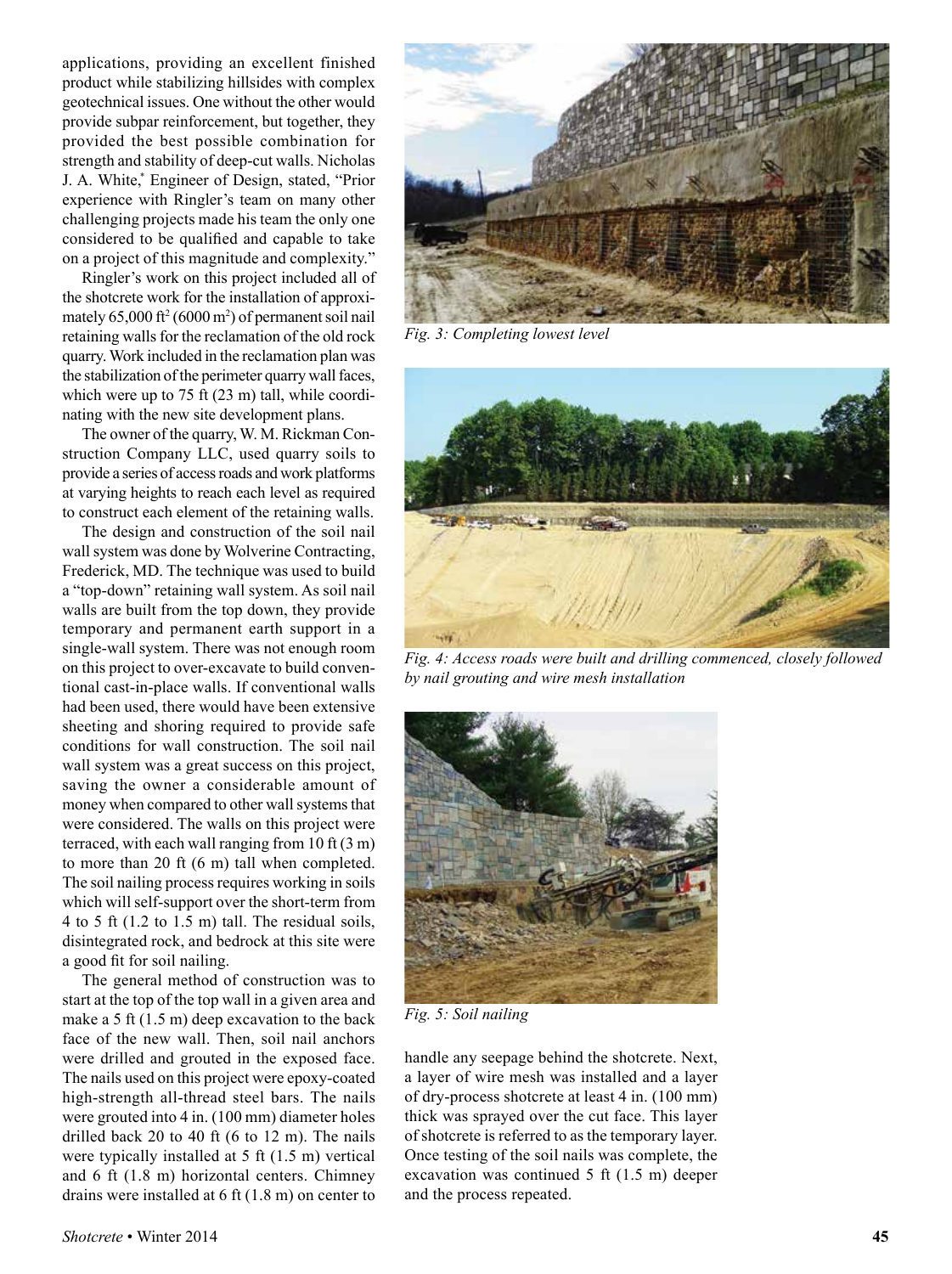

*Fig. 6: Shotcrete placement*

#### The Perfect Finish

Once the excavation was to grade for a single wall, the permanent shotcrete facing was installed. This consisted of an additional layer of wire mesh and an additional 8 in. (200 mm) minimum layer of dry-process shotcrete.

The final 2 in. (50 mm) of the shotcrete facing was then placed and hand-carved to simulate the type and color of the rock that was mined from the quarry. Once the facing cured, it was stained and sealed to provide a faux-rock finish as desired, using various color blends of Aquastain T-96 by The Euclid Chemical Company.

For the entire dry-process shotcrete application process, the team relied on twin Airplaco/Gunite Supply & Equipment C-10's Rotary Guns as well as Gunite Supply hoses and tools to place  $85,000$  ft<sup>3</sup>  $(2400 \text{ m}^3)$  of shotcrete over a 3-year span.

All application was accomplished by ACI Certified Nozzlemen, through the ASA education and ACI certification programs.

All shotcrete materials were produced using Strong Industries volumetric mixer trucks. Thousands of test samples showed consistent results ranging between 5000 and 5800 psi (34 and 40 MPa) in 14 to 28 days. During the 3-year period, there were only two irregular test samples with low values.

After the project was completed, the only maintenance required was touch-up of the wall colors, which were discolored by minor efflorescence. Most real rock walls would experience the same discoloration.

#### Maximum Benefit: Cost Savings and Increased Usable Land

Ringler's team successfully completed all shotcrete work on this project in November 2012. This highly successful application of the soil nail wall system resulted in both substantial savings to the owner as well as an increase of an additional 30 ft (9 m) of open space for the condominium project. The design and construction of this project's walls using faux-rock-finished soil nail walls minimized the excavation required, eliminated any backfill, provided temporary and permanent excavation support, and customized the curved wall contours. The cost of this system was far less than using conventional cast-in-place walls and stone facing, and maximized the remaining surface area available for development.



*Fig. 7: Overview of entire project*